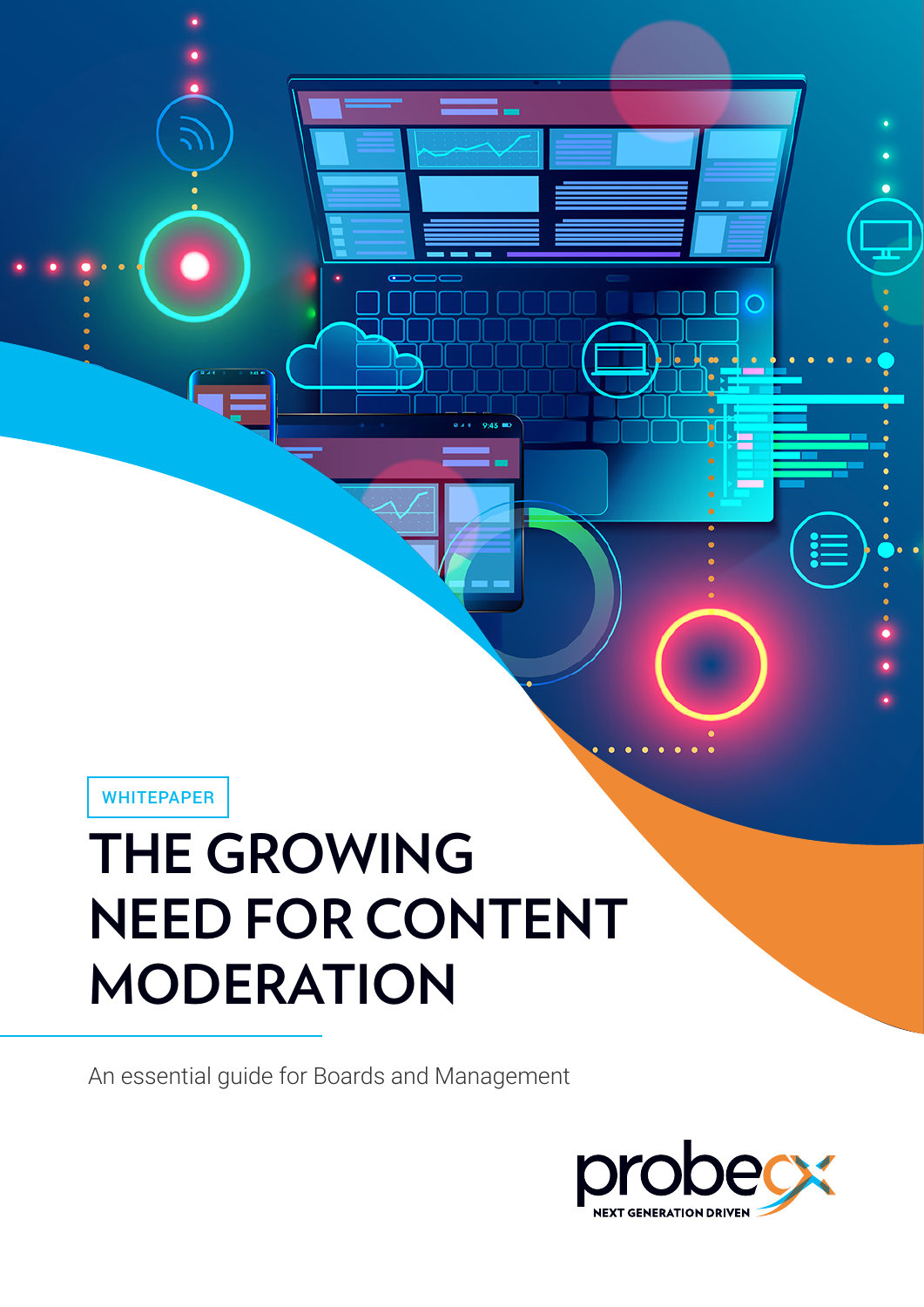## **TABLE OF CONTENTS**

| Introduction                       |   |
|------------------------------------|---|
| What is Content Moderation?        | 2 |
| Why Content Moderation is Vital    | 3 |
| <b>Types of Content Moderation</b> | 4 |
| The Human Factor                   | 5 |
| The Digital Future                 | 6 |
| The Regulatory Landscape           | 7 |
| Summary                            | 8 |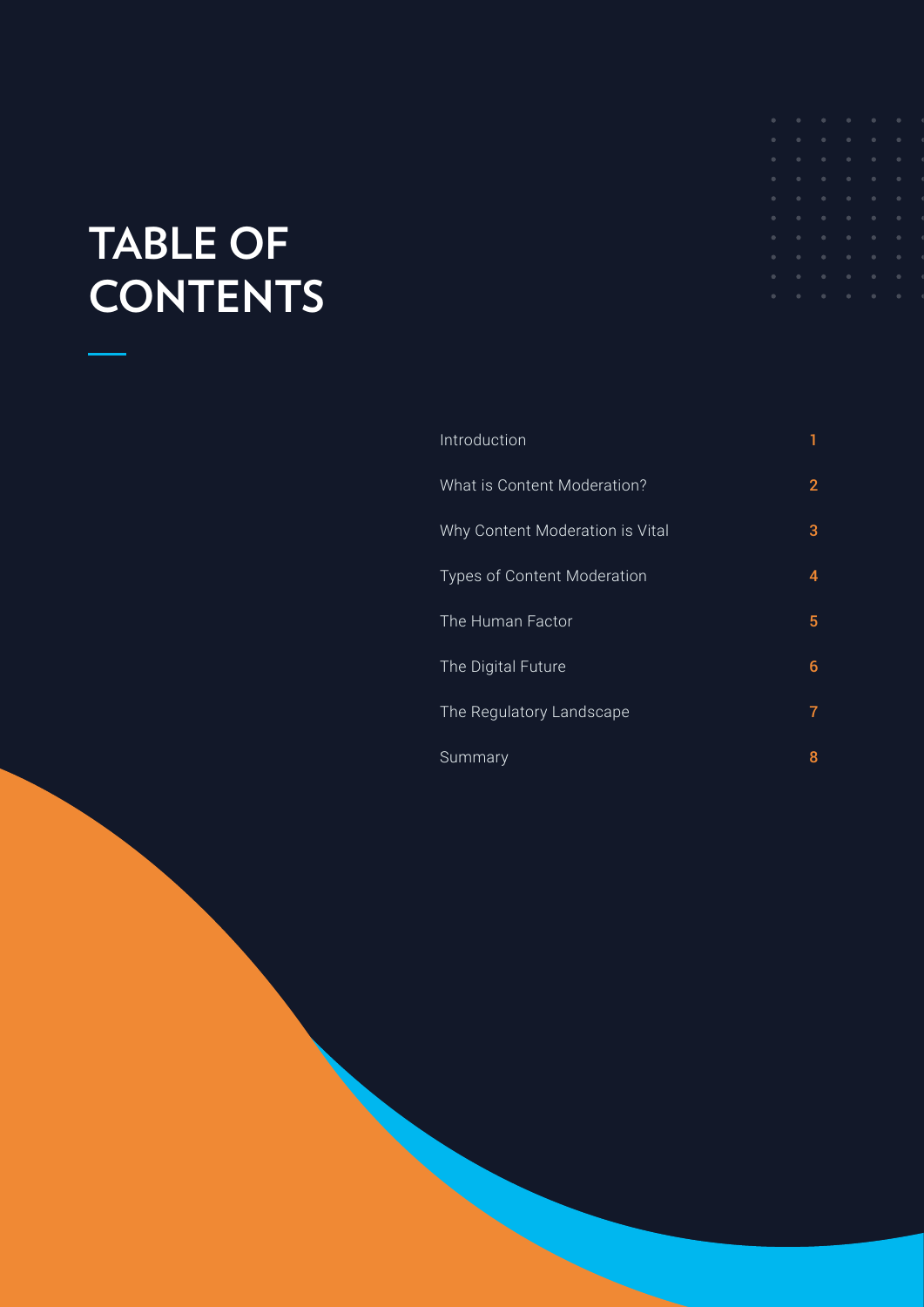## <span id="page-2-0"></span>**INTRODUCTION**

The past two decades have seen an explosion in online platforms that allow users to upload content for others to view. From its earliest days, the internet was hailed as a revolutionary way for people to share information without relying on traditional gatekeepers but technical skills were still largely needed to do so. That is no longer the case.

Platforms such as YouTube, Facebook and Instagram have created a world where sharing content with a global audience is as simple as clicking a mouse, while comments sections and message boards thrive on people unleashing their opinions, feedback and, as is often the case, criticisms. User-generated content is one of the internet's greatest selling points. Increasingly, it is also cause for concern as users, businesses and policy makers recognise the dangers that come with technology that allows people to post what they want when they want.



At its most extreme, the internet is a hotbed of disturbing content ranging from child pornography, and recruitment for terrorist groups to hate speech, illegal drug sales and persecution of minority groups. Governments and law enforcement agencies are waging a war to identify and eradicate such material, along with prosecuting the people and groups who thrive on its existence.

Then there is the user-generated content that strikes fear into the heart of businesses.

The ability for people to upload material or remarks to corporate platforms is a blessing and a curse. While companies have never been able to more easily engage with the public, the flipside is it has never been easier for consumers to publicly criticise, rebuke and even shame companies if dissatisfied with their efforts. There is also the constant threat of users uploading inappropriate content such as misogynistic, racist and homophobic material on business platforms and the reputational harm that can be caused if not addressed or removed quickly enough.

**And so we come to the two most important words businesses need to consider when operating in the online space – Content Moderation.**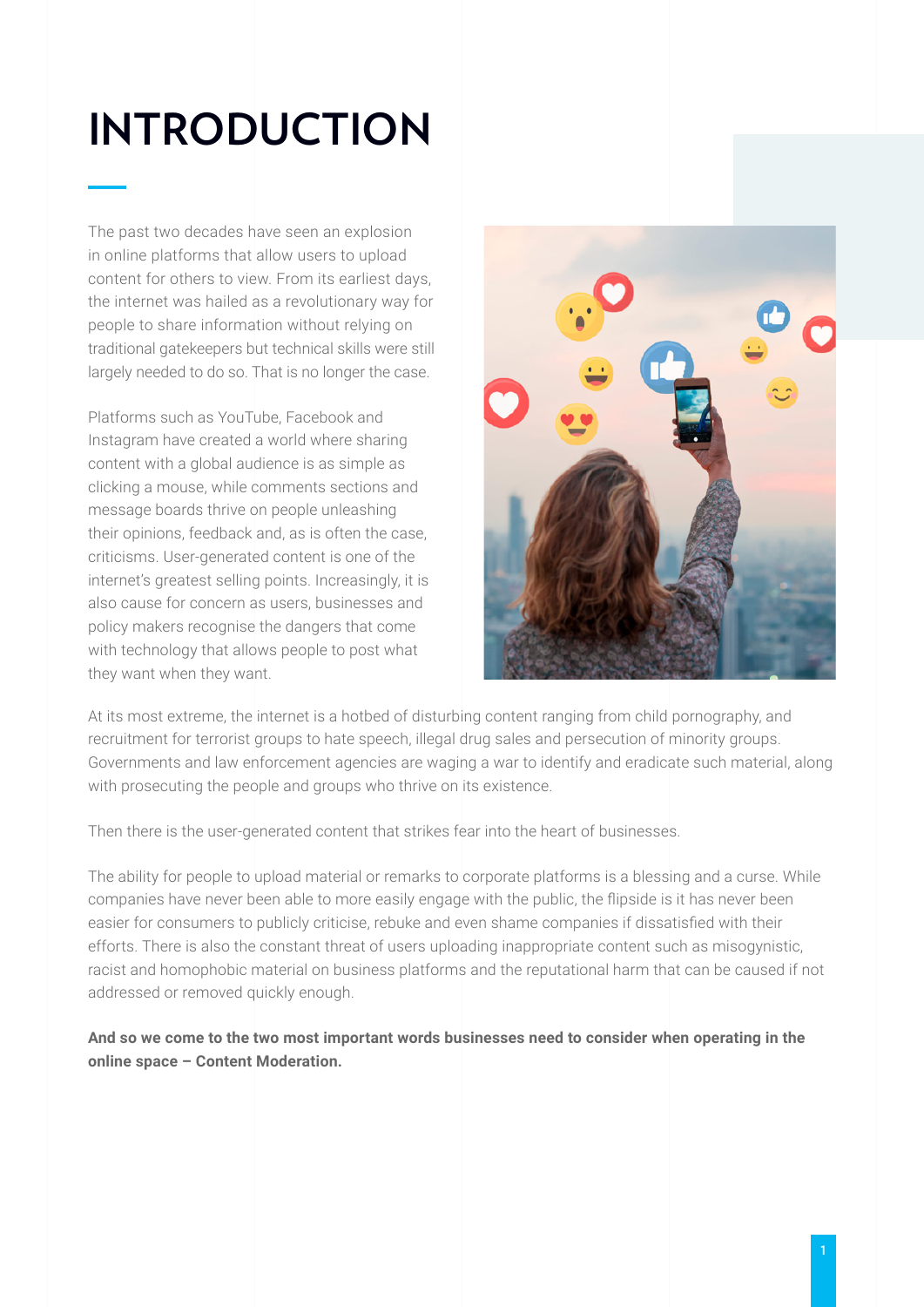### <span id="page-3-0"></span>**WHAT IS CONTENT MODERATION?**

Social Media Today defines Content Moderation as "the practice of monitoring submissions and applying a set of rules that define what is acceptable and what is not."1 At first glance, it seems the most simple of concepts – set a standard, monitor what users upload and remove anything that is not acceptable.

If only.

The reality is the sheer volume of content on the internet means it is impossible to monitor every piece of user-generated content.

To put it in perspective, the world wide web contains at least 5.75 billion pages<sup>2</sup>, while 300 hours of video are uploaded to YouTube every minute and almost 5 billion videos watched on the platform every day3.







### **300 hours of video are uploaded to YouTube every minute**



### **5 billion videos watched on YouTube every day**

### **Everest Group is tipping the Content Moderation market to reach up to**  US\$6 billion by 2022<sup>5</sup>.

Uploading content to the internet has become second nature for hundreds of millions of people across the world but the organisations that host that content are continuing to grapple with how best to monitor and moderate what it contains.

More than 30 million videos were removed from YouTube in 2019 for violating its community guidelines, while the same year Google Maps detected and removed more than 75 million policy-violating reviews and 4 million fake business profiles<sup>4</sup>. It is not only big-tech behemoths facing an uphill battle to stay on top of the issue though, with management consulting firm Everest Group tipping the Content Moderation market to reach up to US\$6 billion by 2022<sup>5</sup>.

Any organisation with an online presence – and there are very few that don't  $-$  needs to proactively address illegal or questionable content on its site. It is not good enough to turn the other cheek or hope one's consumers understand if 'a few bad eggs' upload inappropriate material. The risks are simply too high.

Fortunately, ready-made solutions are available for those willing to invest in them.

<sup>1</sup> GRIMES-VIORT, BLAISE. '6 Types of Content Moderation You Need to Know About.' Social Media Today. Social Media Today, 07 Dec. 2010. Web. 25 June 2016

<sup>2</sup> www.worldwidewebsize.com

- <sup>4</sup> GOOGLE, YOUTUBE. 'Information Quality and Content Moderation'. Whitepaper.
- <sup>5</sup> EVEREST GROUP. 'Content Moderation Thought Starter'. 2020

<sup>3</sup> DONCHEV, DANNY. '37 Mind Blowing YouTube Facts, Figures and Statistics – 2021'. FortuneLords. 07 February, 2021. Web.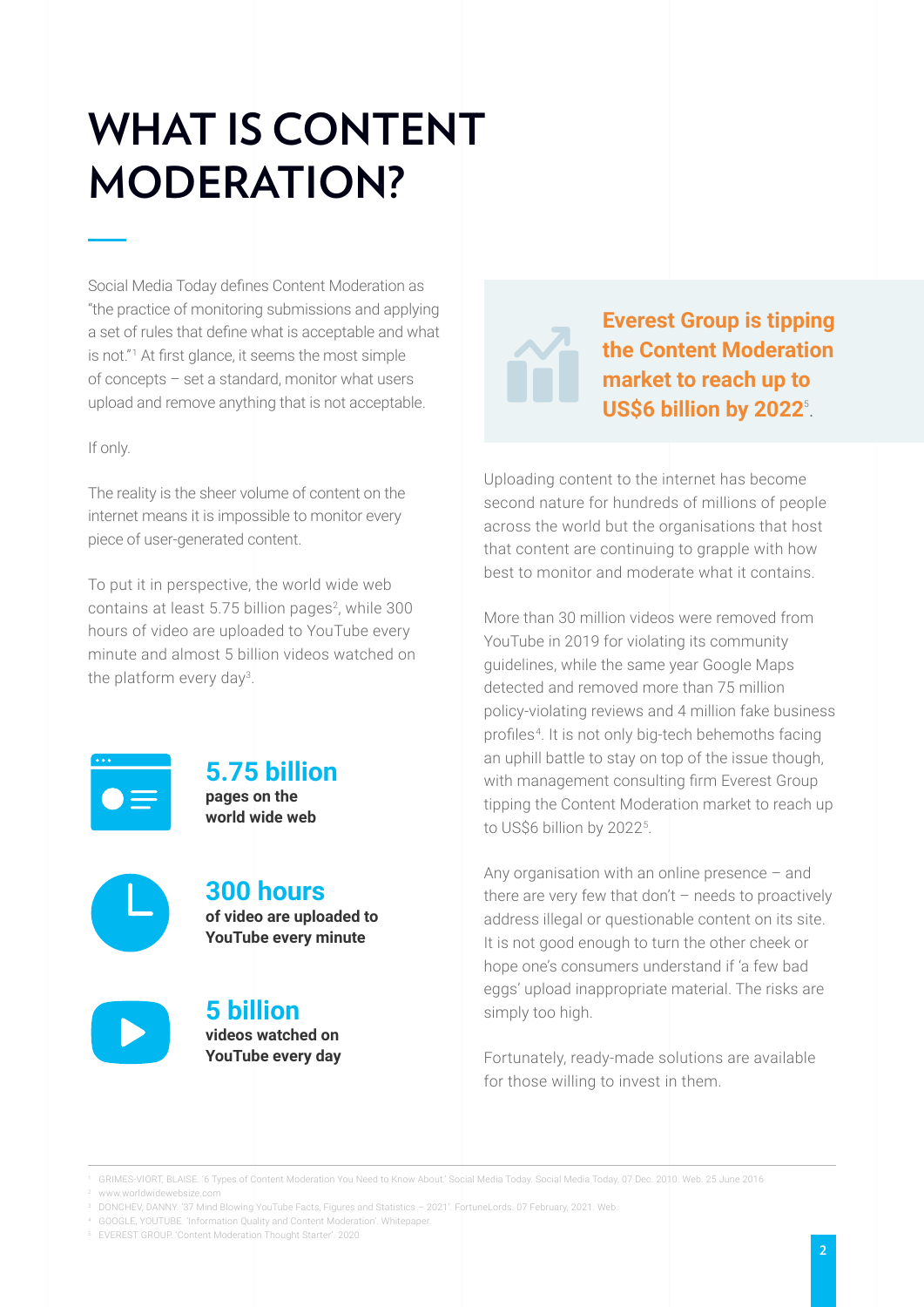### <span id="page-4-0"></span>**WHY CONTENT MODERATION IS VITAL**

User-generated content is an overwhelmingly positive factor for organisations. Fostering an environment where consumers can engage with your website, share product reviews and upload content to social media platforms is an opportunity to build an ongoing connection and potentially see them act as advocates for one's services. Increased traffic has also been shown to attract more visitors and contribute to improved search engine rankings.



Organisations must balance competing costs to determine their approach to online content moderation (SOURCE[: Cambridge Consultants](http://www.cambridgeconsultants.com/sites/default/files/uploaded-pdfs/Use%20of%20AI%20in%20online%20content%20moderation.pdf))

The problem is user-generated content can also expose brands to risk if it is not moderated adequately. By implementing a strategic content moderation system, businesses can rest easy knowing they are giving themselves every chance of achieving three vital goals.

#### Protection

Every business will at some point receive usergenerated content that violates guidelines. Being prepared for that moment is the key. Content Moderation drastically reduces the potential harm caused by offensive material and defamatory comments and helps reinforce an online environment where users can feel safe and free to contribute in a respectful and increasingly positive manner.

#### Understanding

Content Moderation is an excellent opportunity for businesses to gain insights into users' behaviours and opinions. This knowledge can be highly valuable in devising strategies and fostering communities that influence future decision-making, along with ensuring businesses can scale campaigns easily and effectively.

#### Growth

Just as people will rarely forget a negative experience on an organisation's website or social media, they are likely to return or leave favourable feedback when their visit has been a positive one. User-generated content plays a crucial role in attracting more traffic to a site, which flows through to increased customer engagement and improved search engine rankings. It all starts with a good experience and quality content moderation is essential to ensuring satisfaction among site visitors.

<sup>5</sup> EVEREST GROUP. 'Content Moderation Thought Starter'. 2020

<sup>1</sup> GRIMES-VIORT, BLAISE. '6 Types of Content Moderation You Need to Know About.' Social Media Today. Social Media Today, 07 Dec. 2010. Web. 25 June 2016

[www.worldwidewebsize.com](http://www.worldwidewebsize.com)

<sup>3</sup> DONCHEV, DANNY. '37 Mind Blowing YouTube Facts, Figures and Statistics – 2021'. FortuneLords. 07 February, 2021. Web.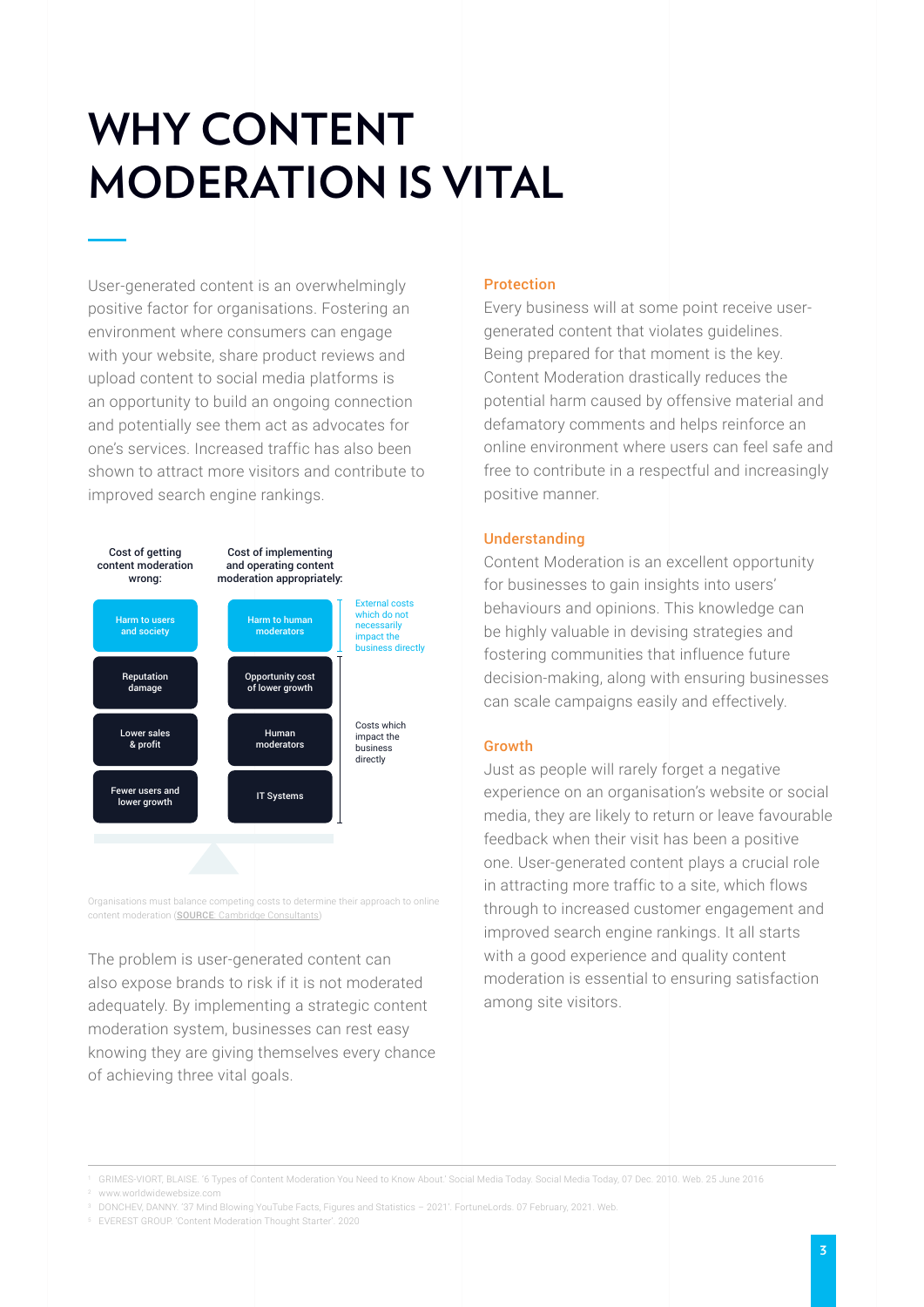### <span id="page-5-0"></span>**TYPES OF CONTENT MODERATION**

Content Moderation is a sure-fire way for businesses to ensure the user-generated content on their websites is a positive force for their brands. Expert moderators are able to quickly identify concerning material or posts and respond accordingly, with essentially five styles of moderation used:

#### Pre-Moderation

As the name suggests, this type of moderation captures any unfavourable content before it is uploaded to the site. All submitted content is prescreened by content moderators, with the likes of product reviews, comments and user-generated content requiring a tick of approval before 'going live'. While there is no better safeguard against legal or reputational risk, there are clear disadvantages. It is a time-consuming and laborious process, while delaying the appearance of content or comments can prove frustrating for users and, in turn, reduce traffic numbers.

#### Post-Moderation

This approach results in all submitted content immediately going live but then being queued for review. Users get the boost of seeing their comments or material instantly appear online and, due to that immediacy, conversation on forums or social media sites can flourish. It is then the job of moderators to assess each item and delete any items that do not meet the site's guidelines. While suitable for sites with less traffic, post-moderation can be difficult when moderating large volumes of material and increases the risk of inappropriate content being missed.

#### Reactive Moderation

Rather than employing a team of content moderators, this approach asks users to 'flag' any offensive or questionable material for moderator review. One of the main benefits is its cost-effectiveness, with staff no longer required to review every piece of content uploaded to the

site. It can also create a sense of site ownership among users, given they are invited to play a key role in fostering a safe online environment. That said, it relies on a proactive audience and the risk of inappropriate material going undetected is a significant concern, particularly for brandconscious organisations.

#### Distributed Moderation

This form of moderation does not require specific moderators. Instead, a rating system is employed for the site's online community to score or 'vote' on published content, with material that does not meet a certain standard removed from the site. While this approach can inspire users to become a community, it is a risky strategy as it relies on the honesty of users who may have ulterior motives for targeting certain content and can allow harmful material to remain online far longer than it should. Distributed moderation should only be used by small organisations with a known and trustworthy user base.

#### Automated Moderation

Instantaneous, automatic and definitive – such are the benefits of employing automated moderation as a safeguard against inappropriate online material. Using digital tools that detect predetermined content, automated moderation can block user-generated content before it even goes live, along with IP addresses belonging to users known to be abusive. The cost benefit of not employing human moderators is obvious but their absence also means a lack of analysis and interpretation, which can lead to worthy content being rejected and vice versa.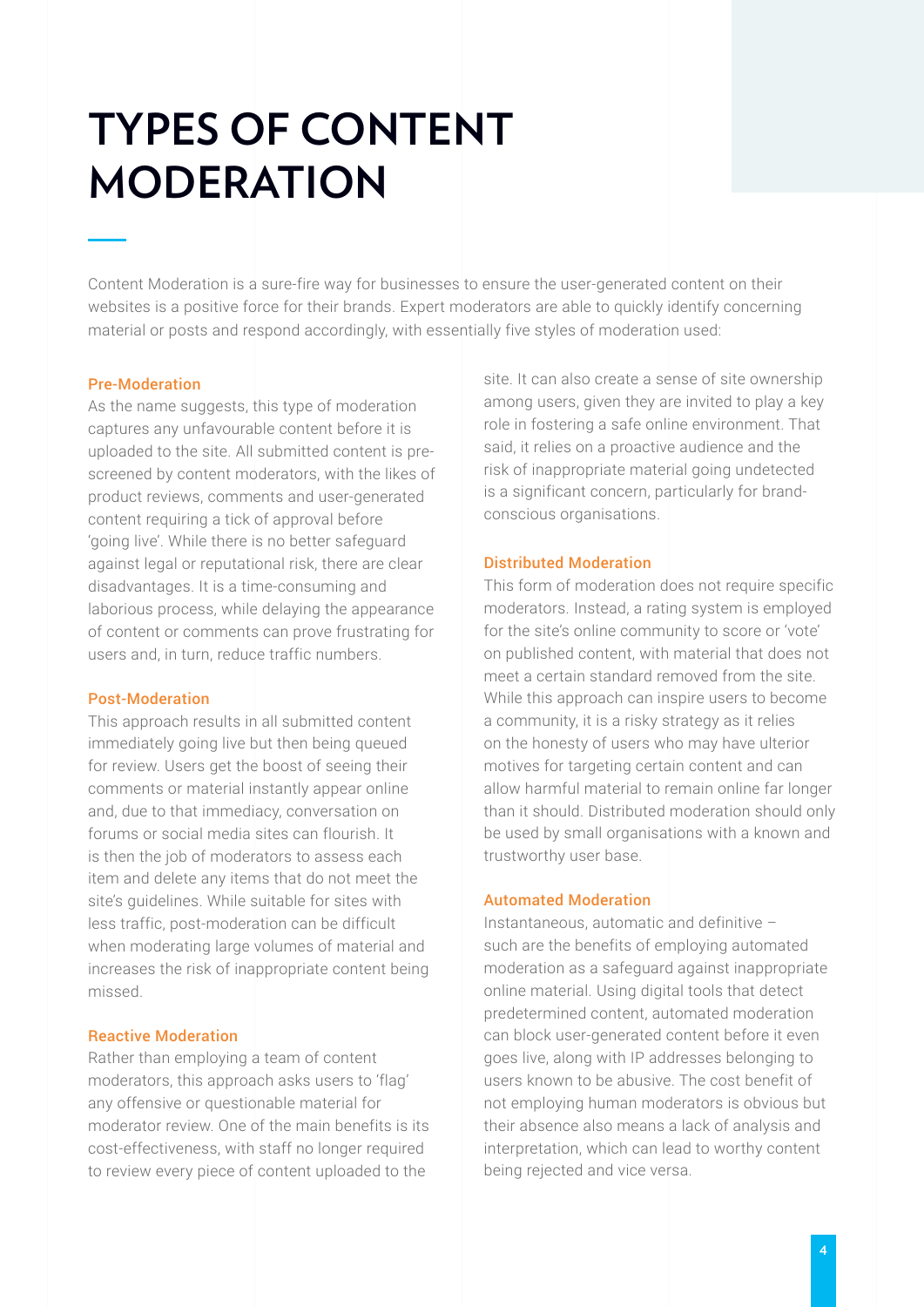<span id="page-6-0"></span>

## **THE HUMAN FACTOR**

The need for Content Moderation is evidenced by the fact **25% of the internet's search results for the world's 20 largest brands are related to user-generated content**<sup>6</sup>. Up to 4 billion photos are posted on social media every day<sup>7</sup>, with the likes of Facebook, Twitter, Instagram and YouTube all entrenched in business models that rely on users supplying the content that makes them among the world's most popular platforms.

But who are the people charged with moderating such content and, given the unsavoury nature of much of the content, what is being done to care for their wellbeing?

In a 2018 article in the Harvard Journal of Law & Technology, it was reported the job "is done by tens of thousands of online content moderators, mostly employed by subcontractors in India and the Philippines" and they "spend their days making split-second decisions on whether to take down questionable content, applying

appropriateness criteria that are often ambiguous and culturally specific"8.

The article went on to highlight that filtering "the worst images and videos the internet has to offer" comes with inherent risks for moderators, with several subjects expressing their job had caused them fatigue, distress and, in one case, depression. As the need for Content Moderation services rise, companies are increasingly exploring steps to care for the people they employ to take care of their online communities.

This includes requiring that the people they hire clearly understand the nature of their roles and have access to learning initiatives or training programs that focus on the content they are likely to encounter on the job. Workplace counselling services are also essential to ensure content moderators are able to discuss and address their mental health and wellbeing as needed.

Given the growing demand for Content Moderation services, outsourcing companies are investing more resources in the sector. Higher pay rates, better rostering and access to on-site nurses and psychologists are just some of the initiatives that are being delivered to staff and playing a key role in promoting positive physical and mental health.

<sup>6</sup> DHAMDHERE, PRASAD. 'The Ultimate List of User Generated Content Statistics.' Social Annex Blog. Social Annex, 1 Sept. 2016. Web. 02 Nov. 2

<sup>7</sup> DHAMDHERE, PRASAD. 'The Ultimate List of User Generated Content Statistics.' Social Annex Blog. Social Annex, 1 Sept. 2016. Web. 02 Nov. 2

<sup>8</sup> ARSHT, ANDREW and ETCOVITCH, DANIEL. 'The Human Cost of Online Content Moderation'. Jolt Digest, 2 Mar. 2018.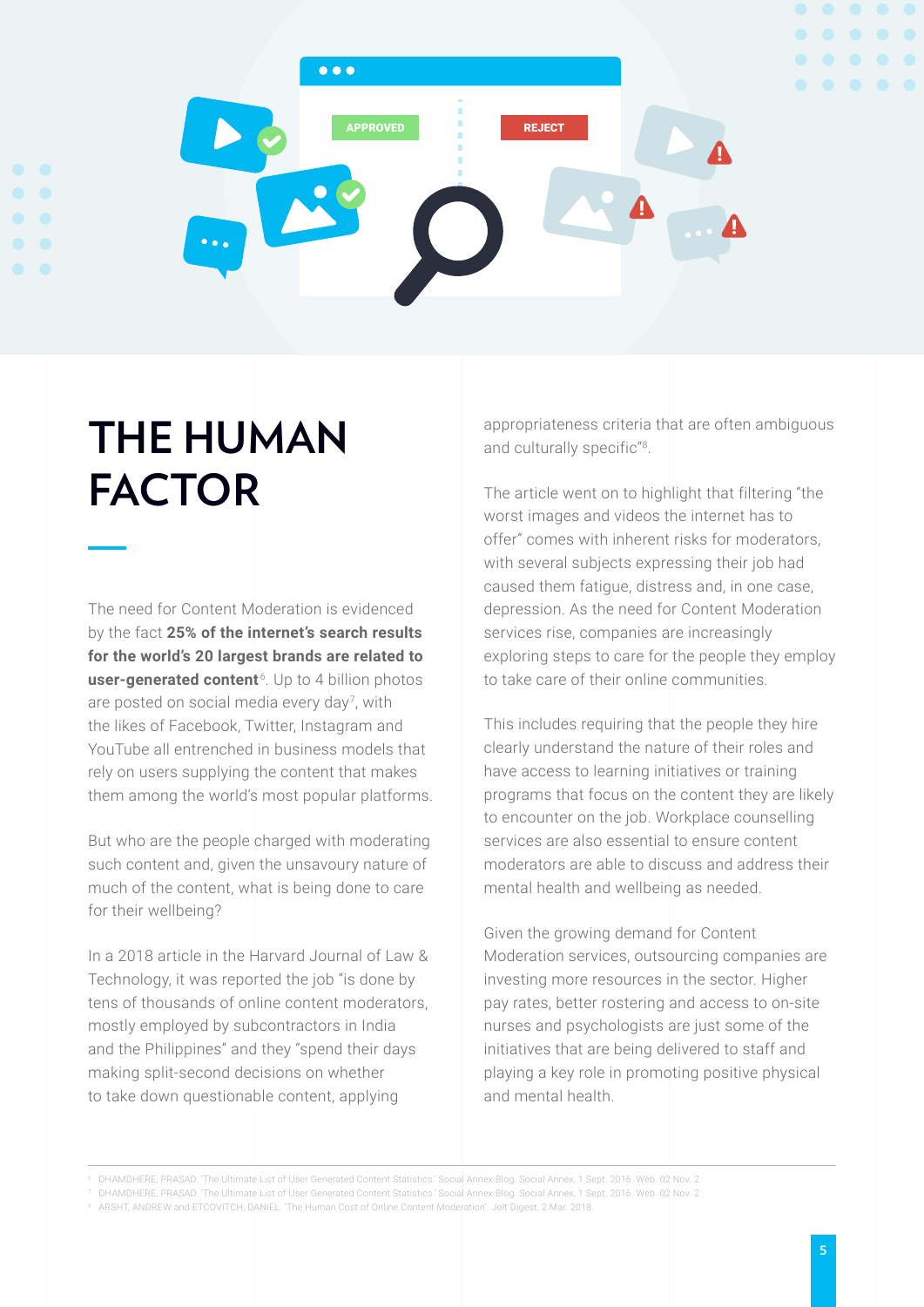## <span id="page-7-0"></span>**THE DIGITAL FUTURE**



There are three key ways in which AI can improve the effectiveness of the typical online content moderation workflow (SOURCE[: Cambridge Consultants](http://www.cambridgeconsultants.com/sites/default/files/uploaded-pdfs/Use%20of%20AI%20in%20online%20content%20moderation.pdf ))

Just as it has created a world where user-generated content flourishes on the internet, technology has a key role to play in policing that material. Capabilities such as robotic process automation, AI-assisted decision support tools and AI-enabled task automation of review steps are helping social media companies protect their communities and scale their contact management operations<sup>9</sup>.

While humans will always have a role to play in Content Moderation – particularly in terms of context and understanding – advancements in technology mean businesses are increasingly embracing it as a cost and time-effective means of filtering unacceptable online material.

Relatively simple AI techniques such as 'hash matching' (where a fingerprint of an image is compared with a database of known harmful images) and 'keyword filtering' (in which words that indicate potentially harmful content are used to flag content) are being used to improve the pre-moderation stage and flag content for review

by humans. However, limitations such as detecting the nuances of language and scene understanding mean the human touch remains essential.

AI is also assisting human moderators by increasing their productivity and reducing the potentially harmful effects of content moderation. By prioritising content to be reviewed based on the level of harmfulness perceived in the content or the level of uncertainty, it can limit the type of harmful content they are exposed to. An AI technique known as 'visual question answering' is even allowing humans to ask the system questions about content to determine its degree of harmfulness without viewing it directly.

In exploring the "Use of AI in Online Content Moderation Online" in a 2019 report, Cambridge Consultants acknowledged that "AI is not a silver bullet"10 That is indeed the case but it is also undeniable that any organisations not factoring it into their Content Moderation strategies are doing themselves a disservice.

<sup>9</sup> EVEREST GROUP. 'Four Key Trends in Social Media Content Moderation'. Blog. 27 May 2019.

<sup>10</sup> CAMBRIDGE CONSULTANTS. 'Use of AI in Online Content Moderation'. Report.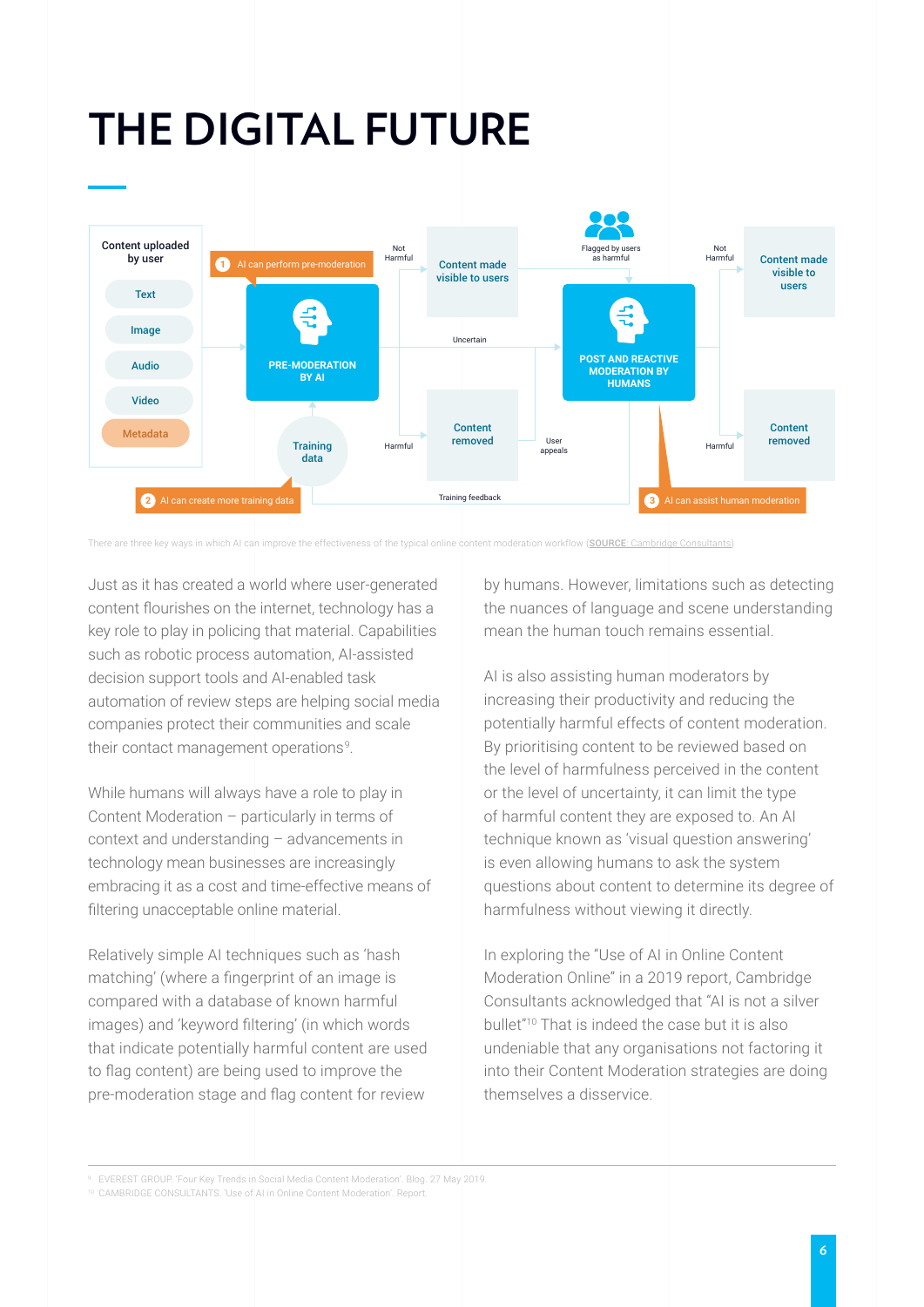### <span id="page-8-0"></span>**THE REGULATORY LANDSCAPE**

Given the relative youth of the internet and the fact that user-generated content and online speech is a recent phenomenon, the development of a regulatory framework on Content Moderation is also in its infancy. While many questions are starting to be asked of big-tech and social media platforms about how they plan to control what is uploaded to their sites, many governments appear far from resolving such concerns.

The Australian Government has shown its commitment to tackling the issue via the development of an Online Safety Act, which is aimed at enhancing the powers of the nation's eSafety Commissioner, boosting protections for Australians and - of great significance in the Content Moderation space - increasing the responsibility on industry to keep their users safe online.



The act was introduced to parliament in February 2021 and includes legislation that will see a world-first cyber-abuse take down scheme that will empower the eSafety Commissioner to order the removal of seriously harmful online abuse. If a website or app systemically ignores take down notices for 'class 1 material', the eSafety Commissioner can require search engines and app stores to remove access to that service and these protections will be backed by civil penalties for service providers who fail to comply.

While the Australian Government is promoting its "world-first" approach, other nations are also working to introduce legislative safeguards regarding internet content. France passed its 'Fighting hate on the Internet' law in May 2020, which was "built in the image" of Germany's Network Enforcement Act Law, which was strengthened further by a law commanding social media platforms to not just remove violent hate speech but also report it to police<sup>11</sup>. Brazil passed its own bill fighting fake news in June 2020 - 'Brazilian Law of Freedom, Liability and Transparency on the Internet'.

<sup>11</sup> [www.brookings.edu/blog/techtank/2020/09/21/the-push-for-content](http://www.brookings.edu/blog/techtank/2020/09/21/the-push-for-content-moderation-legislation-around-the-world)[moderation-legislation-around-the-world](http://www.brookings.edu/blog/techtank/2020/09/21/the-push-for-content-moderation-legislation-around-the-world)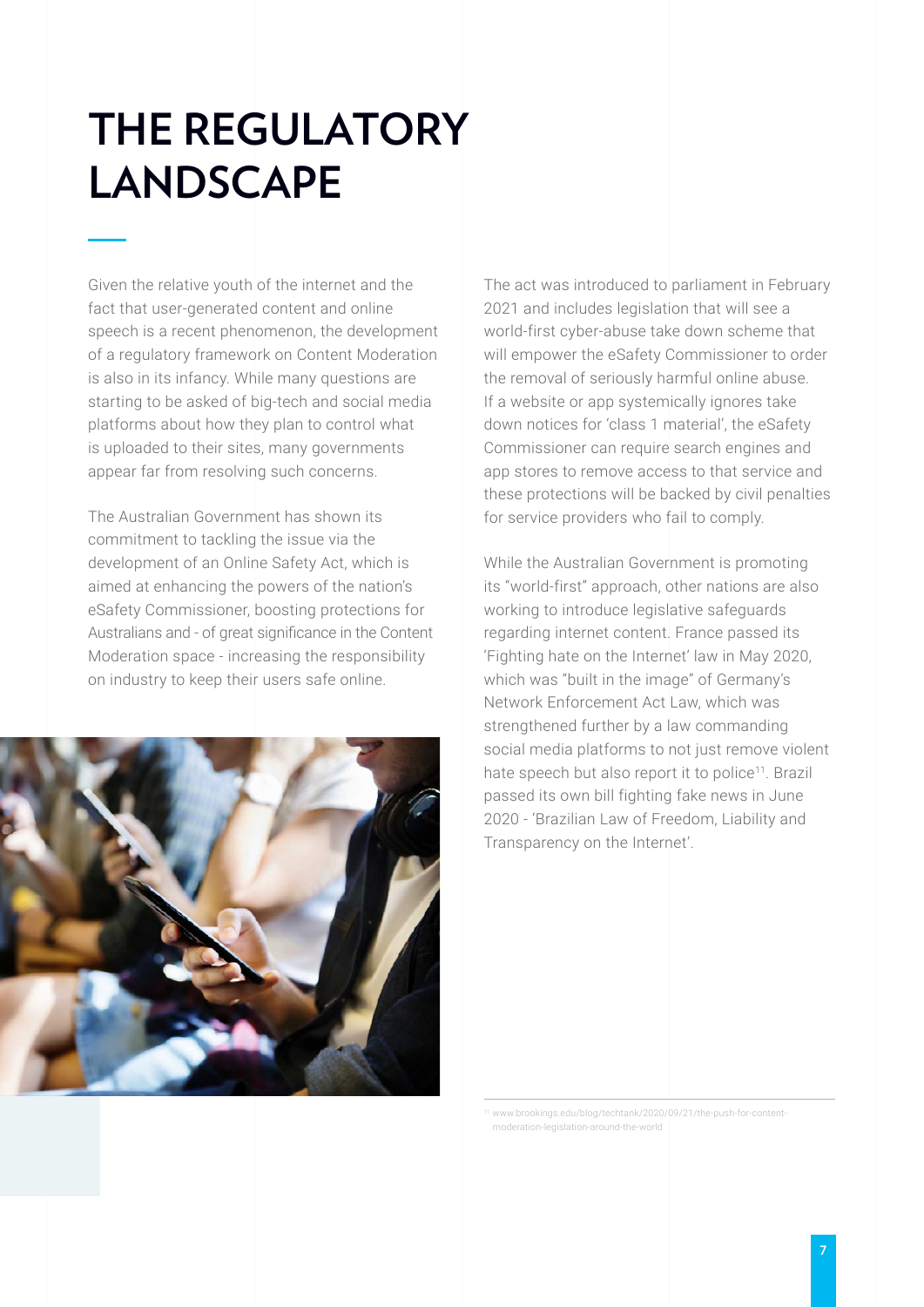<span id="page-9-0"></span>In the United States, there have been several failed attempts at reforming legislation that protects social media platforms from facing lawsuits over what users post. In early 2021, the Congressional Research Service released a paper called 'Social Media: Misinformation and Content Moderation Issues for Congress' in which it declared: "Congress may wish to consider the roles of the public and private sector in addressing misinformation, including who defines what constitutes misinformation" before noting "if Congress determines that action to address the spread of misinformation through social media is necessary, its options may be limited by the reality that regulation, policies, or incentives to affect one category of information may affect others"12

Despite such hurdles, the day is coming when more regulation will be in play and it is essential organisations are ahead of the curve in addressing such concerns. Adhering to local jurisdictional policies and industry codes of practice is an obvious starting point. Google has highlighted that "many laws, from



consumer protection to defamation to privacy, already govern content online" and "a smart legal framework for online platforms has been essential to enabling a reasonable approach to illegal content"13.

At the very least, any Content Moderation strategy needs to be based on a company's own guidelines for user-generated content, with a key emphasis on ensuring the content it hosts online does not negatively harm the organisation's reputation or brand image.

### **SUMMARY**

If anyone remains in doubt that Content Moderation is a growing concern for businesses, consider these numbers - by 2024, 30% of large organisations will identify content moderation services for usergenerated content as a C-Suite priority.

In a world where organisations are increasingly reliant on cultivating a positive online presence, the ability to welcome and promote user-generated content is a golden opportunity but can quickly result in tears if left unchecked. Content Moderation is the safety net all businesses need to ensure they are in the best position to decide what should and should not appear on their websites and platforms. Between the legal and reputational risks, it should not be left to chance.